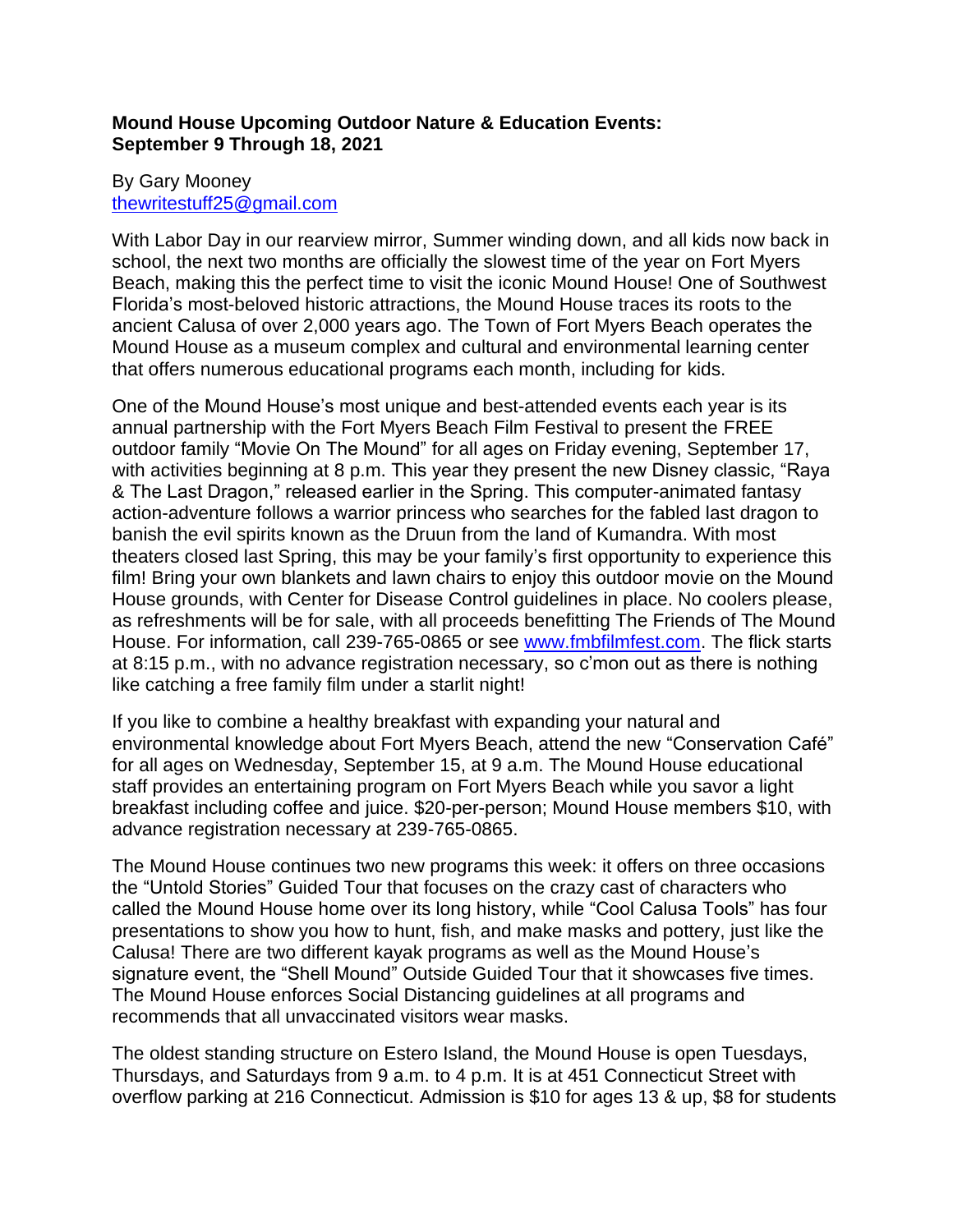with IDs, \$5 ages 6 to 12, and 5 & under free, with Town residents receiving a 50% discount. For information, reservations, and a monthly programs schedule, please call 239-765-0865 or see [www.moundhouse.org.](http://www.moundhouse.org/)

### **FREE "Newton Beach Park Guided Beach Walk"**

For all ages every Tuesday and Thursday weather permitting at 9 a.m.

This twice-weekly free outdoor nature program is different every single time, as the "Guided Beach Walks" have a simple premise – the groups walk roughly a half-mile down the beach and back, discussing whatever you find that particular morning. Meet at the thatched hut closest to the beach, with Social Distancing in place. Bring sunscreen, shoes to get wet, sunglasses, and hat. No reservations necessary; while free, parking is \$3-per-hour, with one hour generally enough. Newton Beach Park is mid-island at 4650 Estero Boulevard.

### **"Family Fun Kayak Tour"**

For ages 6 & up weather permitting on Thursday, September 9 & Saturday, September 18, both at 9 a.m.

Fun for the whole family on a specially-designed Environmental Educator-guided kayak tour for families with children age 6 & up! See birds, dolphins, manatee, and other wildlife while paddling through the Estero Bay mangroves. \$25-per-person ages 13 & up; \$15-per-person ages 6 to 12 that includes Mound House admission, with advance registrations necessary. The Mound House provides all equipment, with Social Distancing in place.

## **"Shell Mound" Outside Guided Tour**

For all ages on Thursday, September 9, at 10 a.m.; Saturday, September 11, at 2 p.m.; Tuesday, September 14, at 11 a.m.; Thursday, September 16, at 2 p.m.; & Saturday, September 18, at 1 p.m.

If you dig archaeology, the Mound House's signature program is for you! Tour the 2,000-year-old Calusa Indian Shell Mound led by the interpretive staff as you explore the site's archaeology to unearth clues about this ancient society. \$5-per-person that does not include Mound House admission; Mound House members free, with Social Distancing guidelines in place.

## **"Garden Outside" Guided Tour**

For all ages on Thursday, September 9, at 11 a.m.; Saturday, September 11, at 11 a.m.; Thursday, September 16, at 10 a.m.; & Saturday, September 18, at 10 a.m.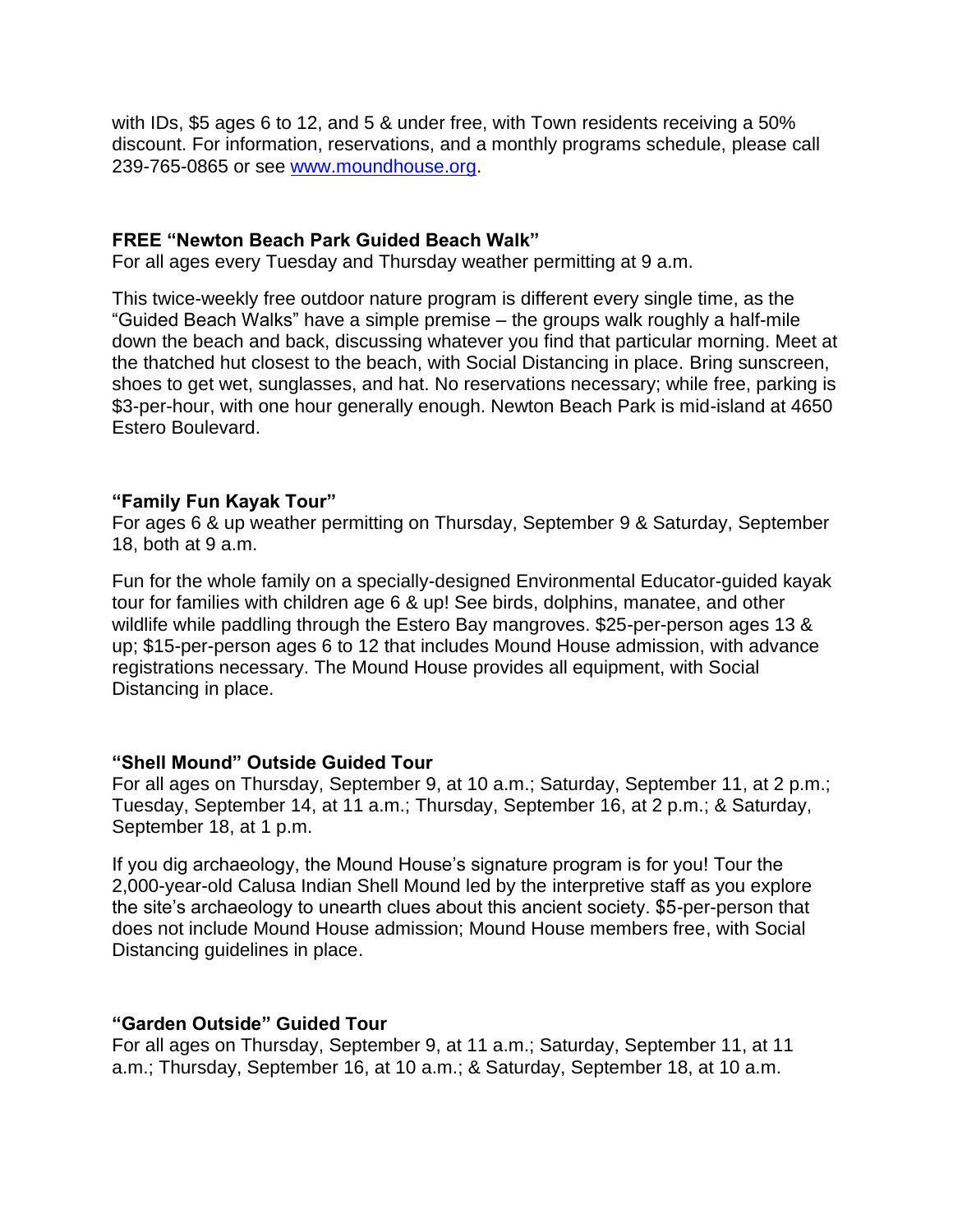Stroll through the Mound House gardens to discover how its unique plants conserve water and protect wildlife, while learning how the Calusa and other Native Americans used them in their daily lives. \$5-per-person that does not include Mound House admission; Mound House members free, with Social Distancing guidelines in place.

#### **NEW: "Cool Calusa Tools"**

For families with children ages 6 & older on Thursday, September 9, at 1 p.m.; Saturday, September 11, at 10 a.m.; Tuesday, September 14, at 2 p.m.; & Saturday, September 18, at 2 p.m.

Learn to hunt, fish, and make masks and pottery, just like the Calusa! The Mound House interpretive staff leads this exciting hands-on tour of the Mound House grounds where they demonstrate Calusa tools and artifacts, then help you make Calusa-inspired artwork where your imagination runs wild! \$2-per-person that does not include Mound House admission. The Mound House enforces Social Distancing guidelines and recommends that all unvaccinated visitors wear masks.

### **"Latino History" Outside Guided Tour**

For all ages on Thursday, September 9, at 2 p.m.; Tuesday, September 14, at 10 a.m.; & Thursday, September 16, at 11 a.m.

Perfect for Florida history buffs! Learn about the Latino fishing village known as a "Rancho" that existed on the shell mound between the ancient Calusa and Anglo-Pioneer eras. Explore the site's archaeology and history through unearthed clues about this multicultural society. Advance registrations necessary at \$5-per-person that does not include Mound House admission, with Social Distancing guidelines in place.

## **"Mangroves by Kayak Tour"**

For ages 12 & up weather permitting on Friday, September 10; Saturday, September 11; Wednesday, September 15; & Thursday, September 16, all at 9 a.m.

Explore the winding mangrove creeks and hidden waters of the Estero Bay Aquatic Preserve as only a kayaker can on this Environmental Educator-guided tour of the ancient realm of the Calusa! Witness birds, fish, manatee and dolphins as you paddle through the natural beauty of Estero and Hell Peckney Bays in a tandem kayak. All paddling & safety equipment provided, with kayak tours in accordance with Florida Society of Ethical Ecotourism guidelines. \$45-per-person; Mound House members \$15. Advance reservations necessary with Social Distancing guidelines in place.